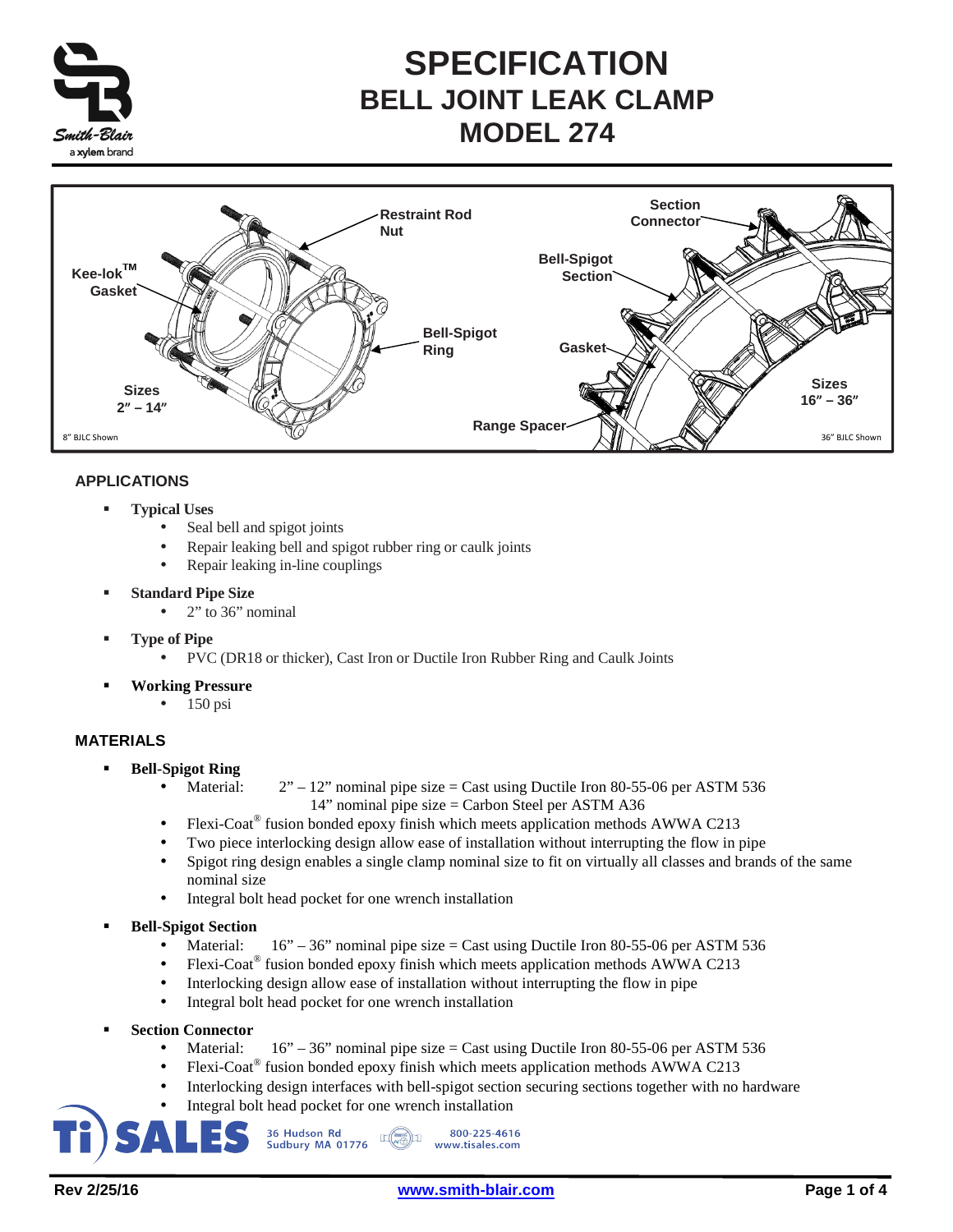

## **SPECIFICATION BELL JOINT LEAK CLAMP MODEL 274**

#### **Range Spacer**

- Material:  $16" 36"$  nominal pipe size = Cast using Ductile Iron 80-55-06 per ASTM 536
- Flexi-Coat® fusion bonded epoxy finish which meets application methods AWWA C213
- Spacer allows for nominal size section to fit on virtually all classes and brands of the same nominal size

#### **Gasket**

- Nitrile (Buna-N) per ASTM D2000
- Certified to NSF/ANSI 61-G & 372
- Compounded to resist water, oil, natural gas, acids, alkalies, most (aliphatic) hydrocarbon fluids, and many other chemicals
- Temperature range:  $-20^{\circ}$ F to  $+180^{\circ}$ F
- Kee-lok™ Gasket design eliminates the need of field cutting the gaskets the ends are easily joined no need of staples tongs, tape or other gadgets to hold the gasket ends together (not available in 14", 30" or 36" which have bias cut ends)
- $Kee$ -lok<sup>TM</sup> Gasket provided with extension piece for use on larger O.D. pipe sizes

#### **Restraint Rod**

- HSLA Carbon Steel per AWWA C111/A21.11
- Rolled threads for improved physical characteristics, greater thread accuracy, and smooth surface finish
- **Nut** 
	- HSLA Carbon Steel per AWWA C111/A21.11
	- Heavy Hex Semi-Finished

#### **LISTINGS**

- Tested to meet applicable ASTM 1674 standards
- Tested to meet applicable Uni-B-13-94 standards

#### **OPTIONS**

- Type 304 Stainless Steel hardware with fluoropolymer coated nuts to prevent galling
- Type 316 Stainless Steel hardware with fluoropolymer coated nuts to prevent galling
- Alternative gasket material (e.g. SBR, EPDM, etc.)
- Double gasket for in-line coupling repairs
- Anode Connector
- Special order length bolts/rods
- Higher working pressure design
- Larger diameter special fittings

### **NOTES**

- This product **does not** restrain the pipe from pulling out of the fitting
- This product is suitable for use on AWWA C-900 and C-905 PVC *(longer bolts required, DR18 minimum wall thickness)*
- Flexi-Coat<sup>®</sup> is a registered trademark of Smith-Blair Inc.
- $Kee$ -lok<sup>TM</sup> trademark of Smith-Blair Inc.
- These product specifications were correct at the time of publication and are subject to change without notice.
- See the Smith-Blair® web site for part numbers and ordering information
- See the Smith-Blair<sup>®</sup> web site for warranty information
- See the Smith-Blair® web site for corrosion warnings



**30 Globe Ave, Texarkana, AR 71854 Ph: 870-773-5127 • Fax: 870-773-5212 Toll-Free Numbers: Ph: 800-643-9705 • Fax: 800-648-6792**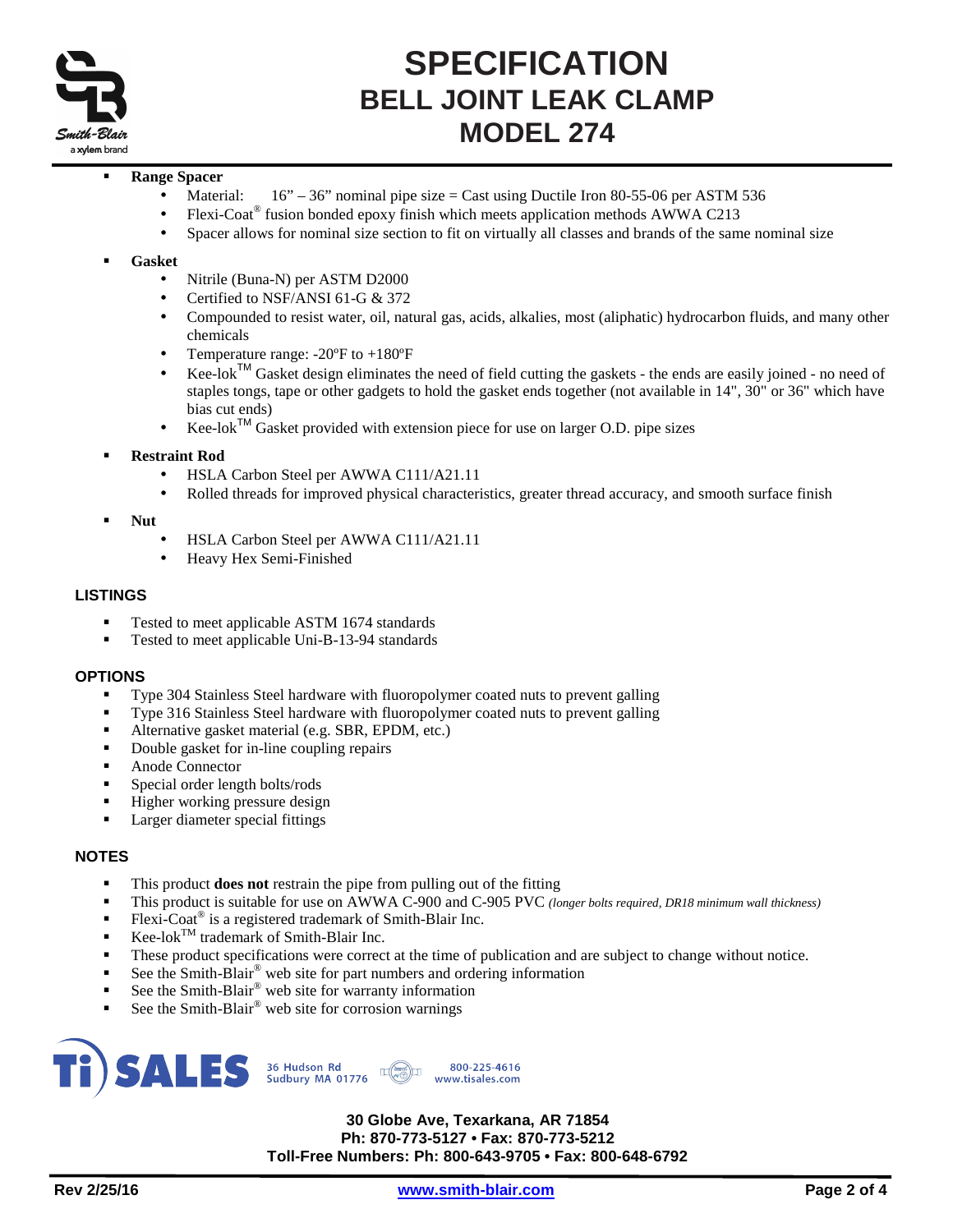

- 
- 
- 
- 
- 
- 
- 
- 
- 
- 
- 
- 
- 
- 
- 
- 
- 
- 
- 
- 
- 
- 
- 
- 
- 
- 
-